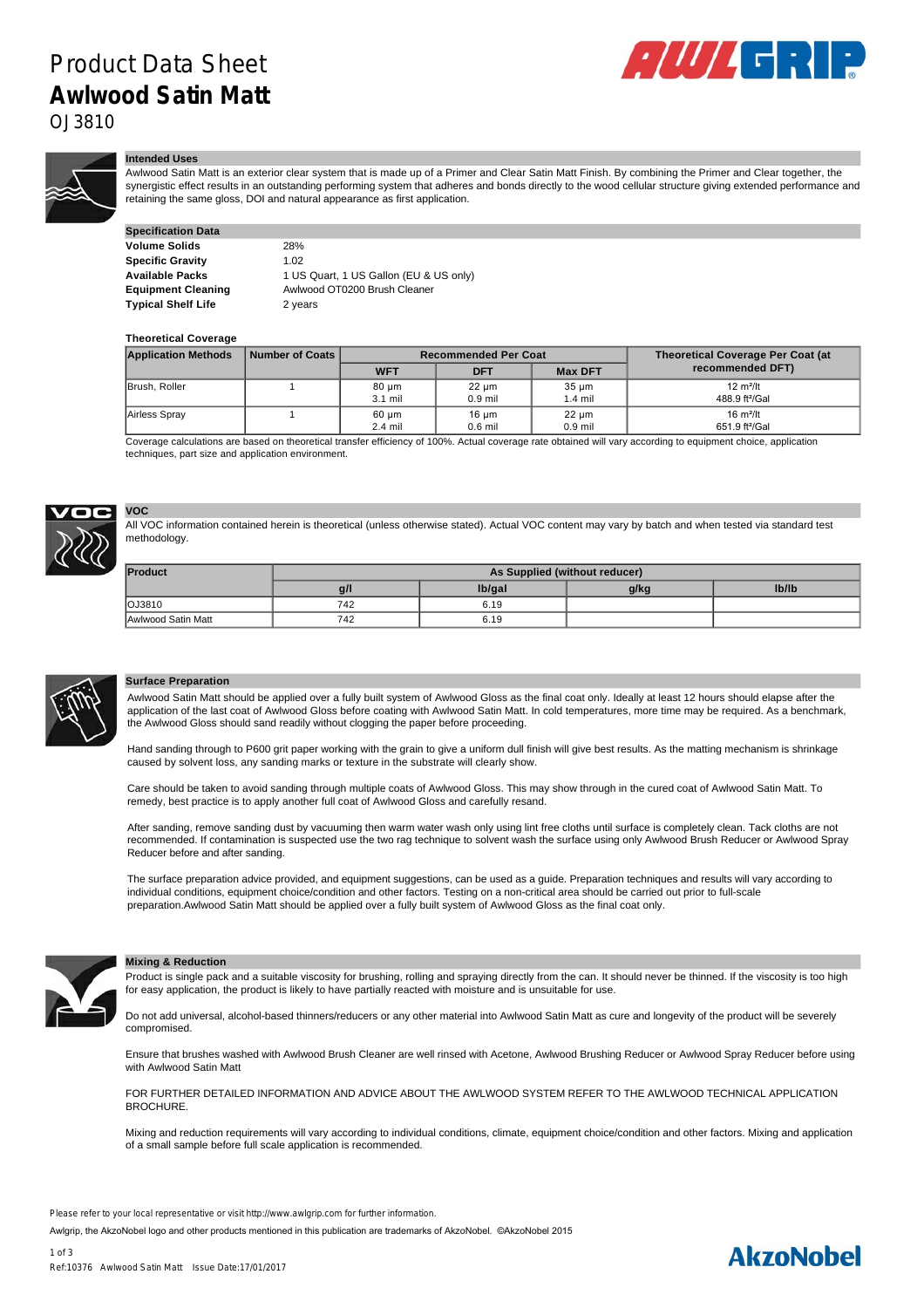

#### **Application**

Application equipment and parameters are given as a guide. Actual equipment choices will vary according to application conditions, equipment choice/condition and other factors. Testing on a non-critical area should be carried out prior to full-scale application. Contact your local technical service representative for further advice if necessary.

- Invert can and shake well in a twisting action prior to use
- Suitable application conditions: 10°C 30°C, Relative humidity 30% 90%
- Do not apply when condensation may form on uncured coating
- Awlwood Satin Matt requires humidity to cure so very low moisture content in the air will lead to longer cure times. Do not use in an air-conditioned environment. In low humidity conditions do a test area first.
	- Not suitable for application in full sun or windy conditions which may lead to uneven matting. Application conditions should ideally be relatively uniform across the entire job and well ventilated without localized draughts.
	- Remove the metal insert under the lid using a spade drill bit taking care to avoid damage to the rim

- Decant sufficient product for 30 minutes use into a roller tray, working pot or spray pot. Wipe the thread and seal the original container immediately to prevent moisture exposure. Screw the cap on fully. A deep working pot is preferable to one that is broad and shallow to minimize moisture exposure and maximize pot life.

- Do not tip unused product back into the can

#### **Brush/Roller**

- Rollers are the most effective means of covering large flat surfaces and tipping with a brush (with the grain) should only be done if necessary for defoaming. Edges and corners that cannot be accessed by roller should be brushed first before rolling the larger planes. Aim to minimise wet edge times. - Apply at 12m²/L on horizontal surfaces and 16m²/L on verticals

- Synthetic bristled brushes with tapered bristles without flagged or split ends are best. The latter tend to shed excessively. Wedge shaped brush tips give best results. Use a quality foam or mohair roller well loaded with product to minimize foam entrainment.
- Brushes and rollers require meticulous cleaning before the application of final coats to avoid transfer of debris.
- If brushes are binding up with curing product during use, they can be recovered by washing with, Awlwood Brushing Reducer or Awlwood Spray Reducer.
- Aim to minimise wet edge times and do not overwork the surface. The product will de-foam and level well but tacks up relatively quickly.

#### **Spray**

- Awlwood Satin Matt can be applied by air atomized spray gun
- If spraying, meticulous care must be taken to ensure a dust and contaminant free environment
- Apply a mist coat if necessary to assist with vertical hold-up, then follow up with a coat applied with a cross spray pattern or alternatively, cross spray a single coat so that surface received two passes without the initial mist coat.
- Do not leave in spray pots between coating applications

#### **Sanding**

Awlwood Satin Matt is sandable after 12 hours at 60°F (15°C), 6 hours at 77°F (25°C) and 4 hours at 86°F (30°C). Hand sanding through to P600 grit paper working with the grain to give a uniform dull finish will give best results. As the matting mechanism is shrinkage caused by solvent loss, any sanding marks or texture in the substrate will clearly show.

| <b>Application Methods</b> | <b>Fluid Tip</b> | <b>Fluid Pressure</b> | <b>Fluid Flow Rate</b> | <b>Air Pressure</b> |
|----------------------------|------------------|-----------------------|------------------------|---------------------|
| Conventional Spray         | .40 mm           |                       |                        |                     |
|                            | 55 thou          |                       |                        |                     |



#### **Recoatability & Drying Times**

Awlwood Satin Matt requires overnight curing to fully flat down. The appearance often improves further over a few days. After the coating has cured, ventilating well to remove solvent is recommended. Full abrasion resistance is attained three or four days curing.

The data given for recoatability is not exhaustive. Actual recoatability can vary according to individual conditions, climate and surroundings. If unsure, consult your local technical service representative before proceeding.

| <b>Drying</b>    | 15°C (59°F) | 25°C (77°F) | 30°C (86°F) |
|------------------|-------------|-------------|-------------|
| <b>Touch Dry</b> | 3 Hours     | 2 Hours     | .5 Hours    |
| Hard Dry         | 24 Hours    | 24 Hours    | 18 Hours    |

Some sunscreens contain 'nano grades' of Titanium Dioxide or Zinc Oxide which when transferred from hands onto varnished exterior surfaces will accelerate Please refer to your local representative or visit http://www.awlgrip.com for further information.<br>.

Awlgrip, the AkzoNobel logo and other products mentioned in this publication are trademarks of AkzoNobel. ©AkzoNobel 2015